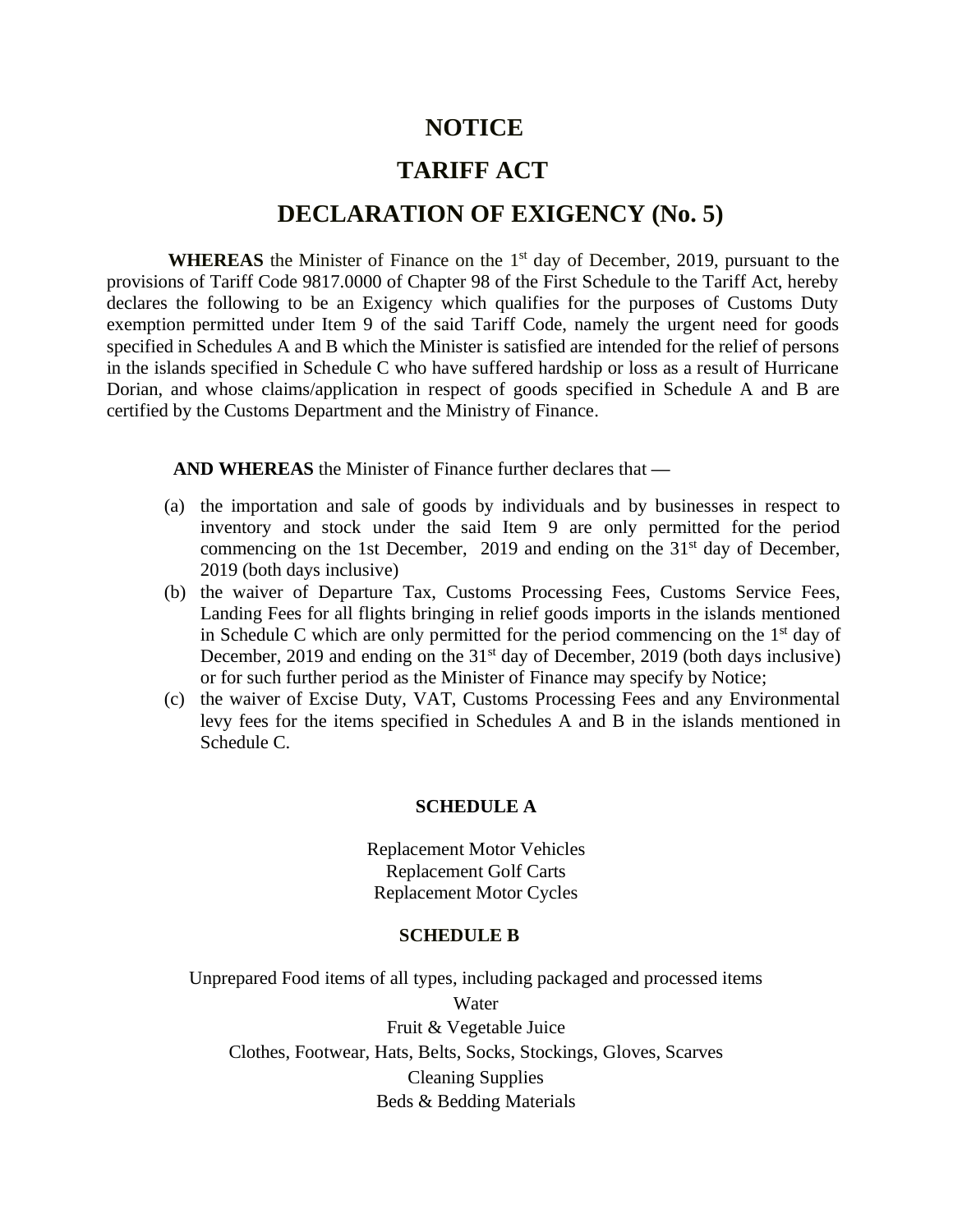Hardware Supplies Building Materials Landscaping Supplies Pest Control Supplies Electrical fixtures and materials Electrical generators Farming Equipment & Supplies Fishing Equipment & Supplies Replacement Boats Replacement Boat Engines Fuel Manufacturing Equipment **Cots** Protective & Safety Gear Household furniture, furnishings and applicances Solar Panels Mosquito netting Plumbing fixtures and materials Office Supplies & Equipment Tents Air Conditioning Units

### **SCHEDULE C**

Abaco Abaco Cays Grand Bahama Island Sweetings Cay Deep Water Cay Water Cay

### **The Goods specified in Schedule A are subject to the following rules —**

 $\overline{\phantom{a}}$ 

A vehicle must be a replacement for a vehicle that was damaged due to the effects or aftereffects of Hurricane Dorian on the islands in Schedule C.

An applicant must present to Customs proof that the vehicle was damaged by either providing

(a) an approved Insurance Motor Claim issued as a result of the effects of Hurricane Dorian; or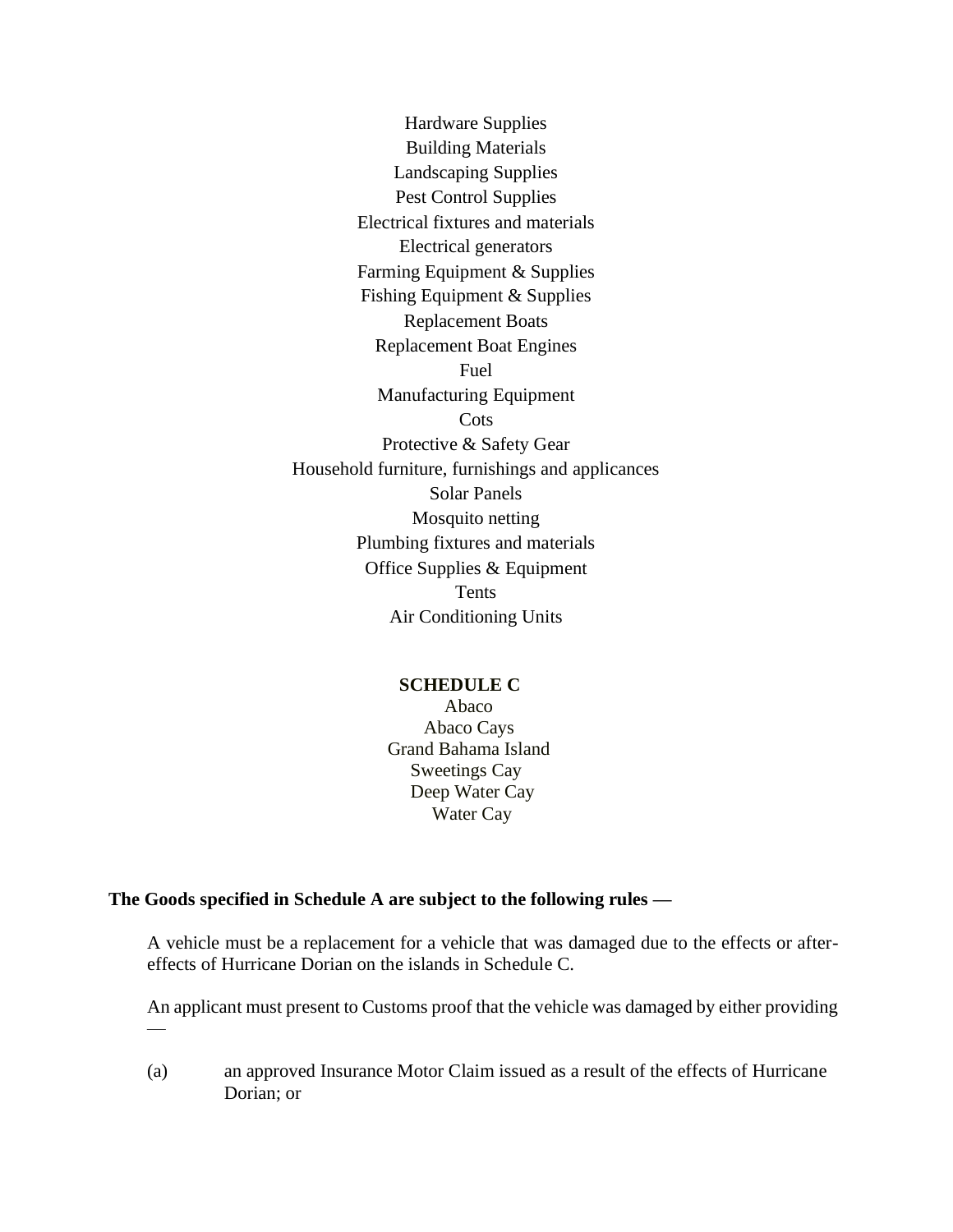(b) photos of the damaged vehicle, the VIN number and the vehicle's licence disc (the photo can be printed or electronic).

A damaged vehicle must have been licensed within the last twelve (12) months to qualify for replacement.

The applicant must show proof of licensing from the Department of Road Traffic or an Insurance Certificate.

A replacement vehicle —

- (a) up to a maximum Freight on Board (FOB) value of \$40,000.00, is entitled to Excise Duty, VAT, Processing Fees, and Environmental Levy Fee waiver;
- (b) that exceeds the \$40,000.00 FOB value threshold, will be subject to Excise Duty, VAT payment and other fees on the excess amount over the threshold landed value;
- (c) is to be landed in Abaco, Abaco Cays or Grand Bahama, except in the instance noted immediately below.

For persons temporarily displaced, replacement vehicles may be landed directly into New Providence, but must be licensed with the Department of Road traffic under licence plates issued for Abaco, the Abaco Cays or Grand Bahama Island as appropriate.

Persons purchasing from domestic licensed auto dealerships are eligible to obtain the tax and fee concessions provided the conditions detailed above are met. In these instances the dealer may offer an Excise duty and VAT free price, subject to processes established by Customs Department.

The transfer of a vehicle licence to another island will require the full payment of taxes and fees waived under this Exigency Order.

### **The Goods specified in Schedule B are subject to the following rules —**

Persons and businesses seeking to remove tax exempted items valued in aggregate over \$500 from within the islands specified in Schedule C to locations outside of those islands or otherwise to export these items outside the country must beforehand report such intended movement of items to the Customs Department and make applicable payment of VAT and other taxes and fees that would otherwise be applicable. Failure to report and make payment as outlined herein will lead upon discovery to the seizure of said goods and the payment of fines as may be applicable.

Customs Duty and VAT exemption will be granted on donations to registered charitable organizations, and on acquisitions by individuals whose loss as a result of Hurricane Dorian has been verified by Comptroller of Customs. All other authorized donations will be deemed a gift to the Government and should be in the name of the authorized Government agency.